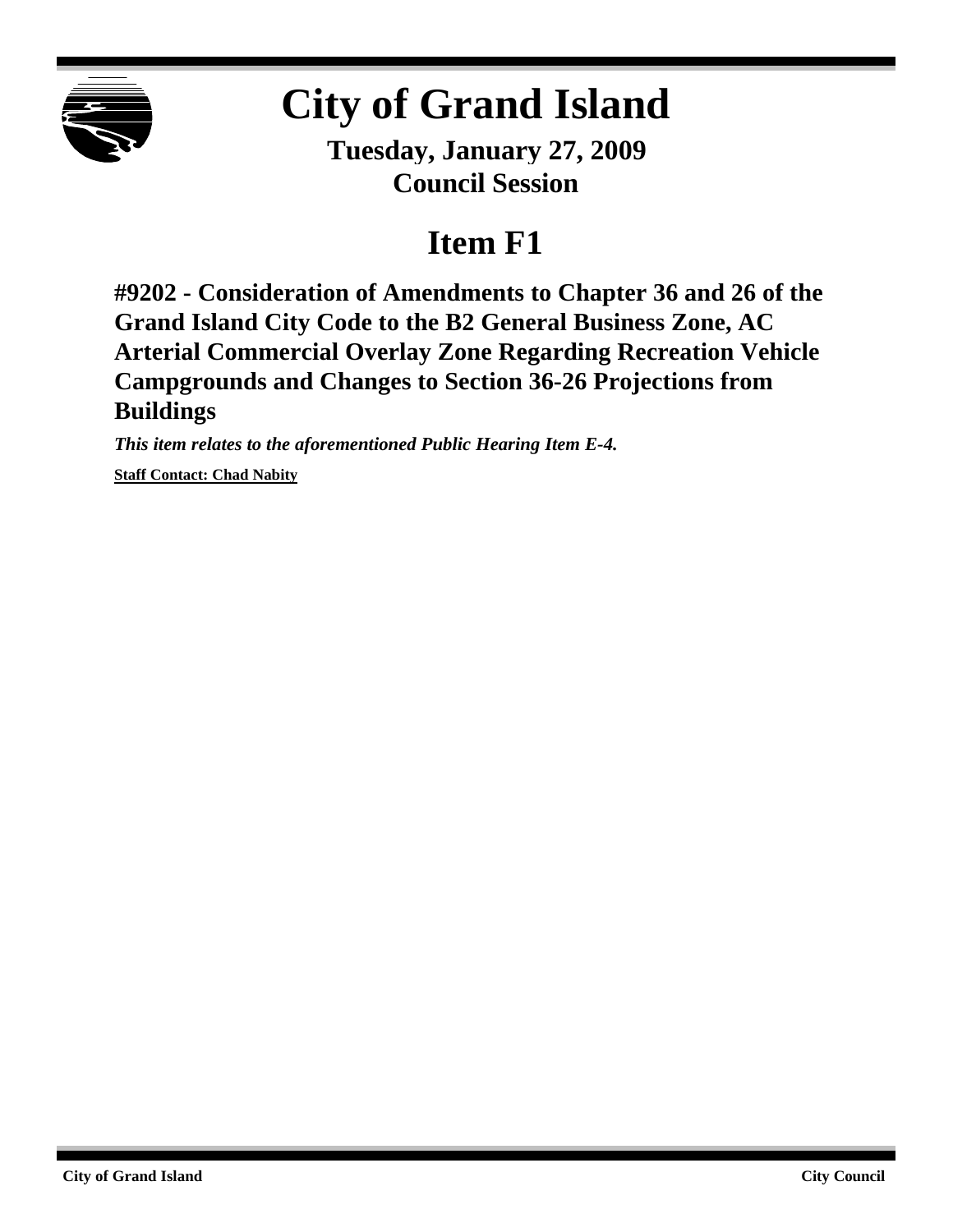#### ORDINANCE NO. 9202

An ordinance to amend Grand Island City Code Chapter 36 Sections 36-

26 and 36-69 regarding projections into required yard or open spaces and campgrounds

as a conditional use in Arterial Commercial Overlay Zones; to repeal sections in conflict

herewith; and to provide for publication and the effective date of this ordinance.

### BE IT ORDAINED BY THE MAYOR AND COUNCIL OF THE CITY

#### OF GRAND ISLAND, NEBRASKA:

SECTION 1. Section 36-26 and 36-69 of the Grand Island City Code are

amended to read as follows:

#### **§36-26. Projections from Buildings**

(A) Cornices, eaves, canopies, belt courses, sills, ornamental features, and other similar architectural features may project not more than one (1) foot into any required yard or into any required open space, except that eaves may encroach three (3) feet into a yard when such yard is ten (10) feet or more in width, provided that such required yard or open space meets the current minimum yard standards.

(B) As a part of single and two family residences, open uncovered porches or decks no higher than the first floor above grade on the side of the building to which they are appurtenant and in no event higher than 30 inches above grade of the lot on the side of the structure where such porch or deck is located, may extend:

(1) Three (3) feet into any side yard that otherwise meets minimum side yard requirements provided that the other side yard also meets such minimum side yard requirements and remains free of encroaching structures of any kind; and that said new encroachment meets all separation requirements between structures as determined in the City's Building Code, except gated fences providing access to the rear yard.

(2) Six (6) feet into a front yard provided that the front yard otherwise meets minimu m front yard requirements and provided further: (a) that in no event may such porch or deck cover more than 60 square feet of the required front yard or extend beyond the side walls of the building structure, and (b) front decks or porches shall not be higher than thirty (30) inches above ground and no higher than the first floor, except that on homes with front entryways at first floor level but driveway cuts and garage floors at basement level, there may be constructed a veranda-type uncovered deck or porch extending from the front deck or porch over the garage door or doors, which extended area shall be at the same elevation and shall have bracing as required by the Building Department, and (c) covered porches, built of materials of the same or similar nature as the roof of the principal structure may be allowed with eaves not to exceed twelve (12) inches.

(4) Safety railings shall be installed as per the City's Building Code and as approved by the Building Department.

(5) One-half (1/2) of the distance into the required rear yard, but in no event closer than five (5) feet to any property line.

> Approved as to Form  $\overline{\mathbf{a}}$ January 21, 2009 ¤ City Attorney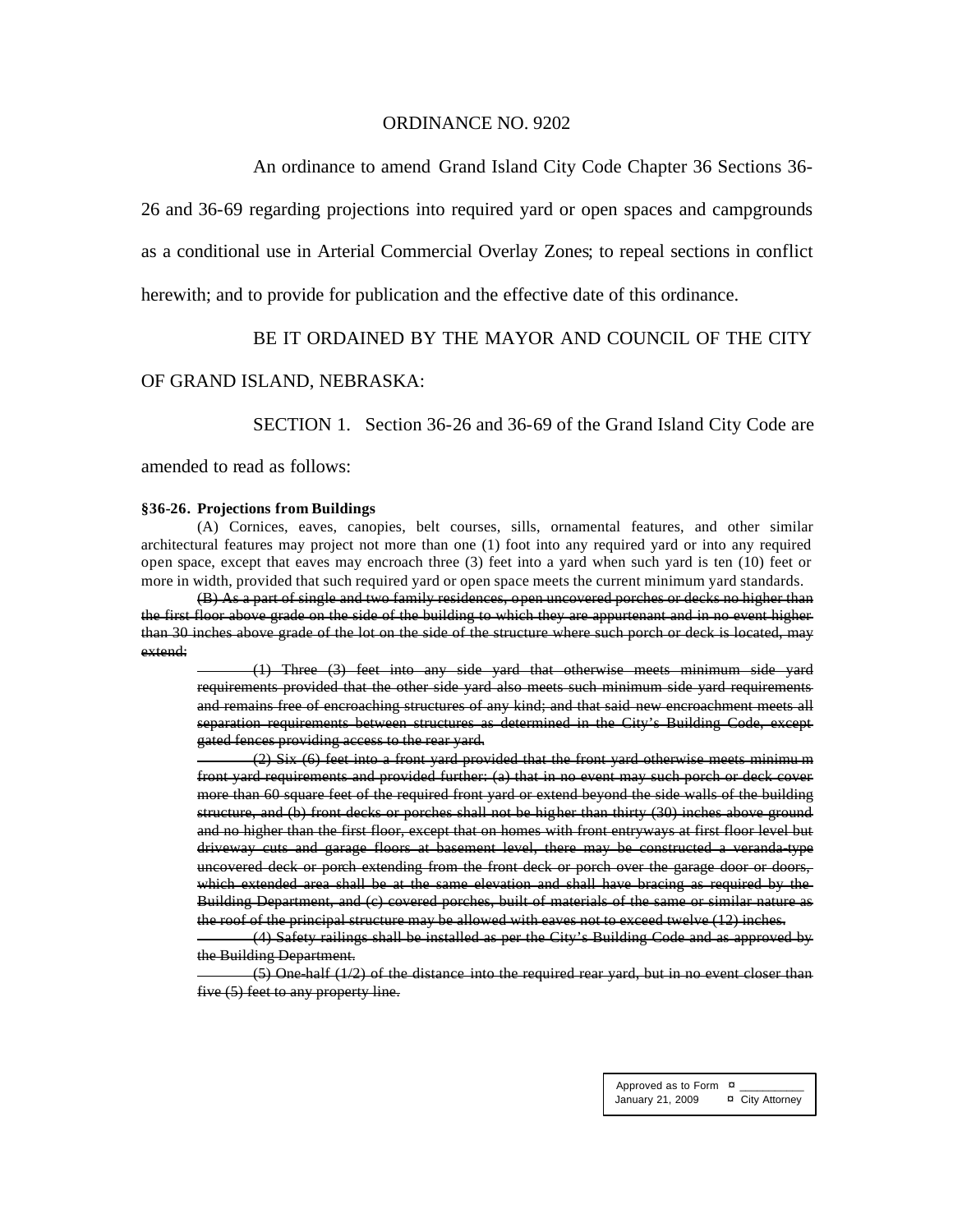(B) Open, uncovered porches or terraces may extend three feet into any required side yard, ten feet into any required front yard, and any distance into any required rear yard. No railing or other barrier higher than 42 inches shall be placed on such porch or terrace within five feet of any property line except as provided within this ordinance. Any such porch or terrace located on a lot at the intersection of two streets or a street and an alley shall comply with the provisions designed to insure proper sight distances as set forth in this chapter for fences and hedges. A covered porch or terrace, not exceeding sixty square feet, may extend a maximum of six feet into the required front or rear yard, provided, such porch or terrace shall not be enclosed except by a railing or other barrier as previously mentioned.

(C) Provided further, that no railing or other barrier shall be placed around such deck or porch in a rear yard or side yard and no such barrier which interferes appreciably (more than twenty-five (25) percent) with the passage of light or air shall be constructed within the required front vard or within five (5) feet of any side or rear yard lot line. Any such deck or porch when located on a lot at the intersection of two (2) streets or a street and an alley, shall comply with the provisions designed to ensure proper sight distances as set forth in this code for fences and hedges. Any side yard on a corner lot when such yard is twenty (20) feet or more in width, may be considered as a front yard for purposes of determining permitted encroachments as provided herein.

(D) Vertical supports shall meet the City's Building Code.

#### **§36-69. (AC) Arterial Commercial Overlay Zone**

*Intent:* The intent of this zoning district is to provide an overlay of the (B-2) General Business Zoning District in order to require increased front setbacks, landscaping, and the limitation of some uses within areas along entrance corridors of the city. As the name implies, the overlay will be most commonly used along an arterial street corridor.

(A) Permitted Principal Uses: The following principal uses are permitted in the (AC) Arterial Commercial Overlay District

(1) Agencies as found in the Zoning Matrix [Attachment A hereto]

(2) Boarding and lodging houses, fraternity and sorority houses

(3) Churches, synagogues, chapels, and similar places of religious worship and instruction of a quiet nature

(4) Colleges offering courses of general instruction, including convents, monasteries, dormitories, and other related living structures when located on the same site as the college

(5) Country clubs

(6) Dwelling units

(7) Elderly Home, Assisted Living

(8) Group Care Home with less than eight (8) individuals

(9) Hospitals, nursing homes, convalescent or rest homes

(10) Manufacture, fabrication or assembly uses incidental to wholesale or retail sales wherein not more than 20% of the floor area is so used

(11) Nonprofit community buildings and social welfare establishments

(12) Office and office buildings for professional and personal service as found in the Zoning Matrix [Attachment A hereto]

(13) Outdoor sales and rental lots for new or used automobiles, boats, motor vehicles, trailers, manufactured homes, farm and construction machinery, etc.

(14) Preschools, nursery schools, day care centers, children's homes, and similar facilities

(15) Public parks and recreational areas

(16) Public, parochial and private schools having a curriculum equivalent to an elementary or higher educational level

(17) Public and quasi-public buildings for cultural use

(18) Radio and television stations (no antennae), private clubs and meeting halls

(19) Railway right-of-way but not including railway yards or facilities

(20) Specific uses such as: archery range, drive-in theatre, golf driving range

(21) Stores and shops that conduct retail business, provided, all activities and display goods are carried on within an enclosed building except that green plants and shrubs may be displayed in the open, as per the Zoning Matrix (Attachment A hereto)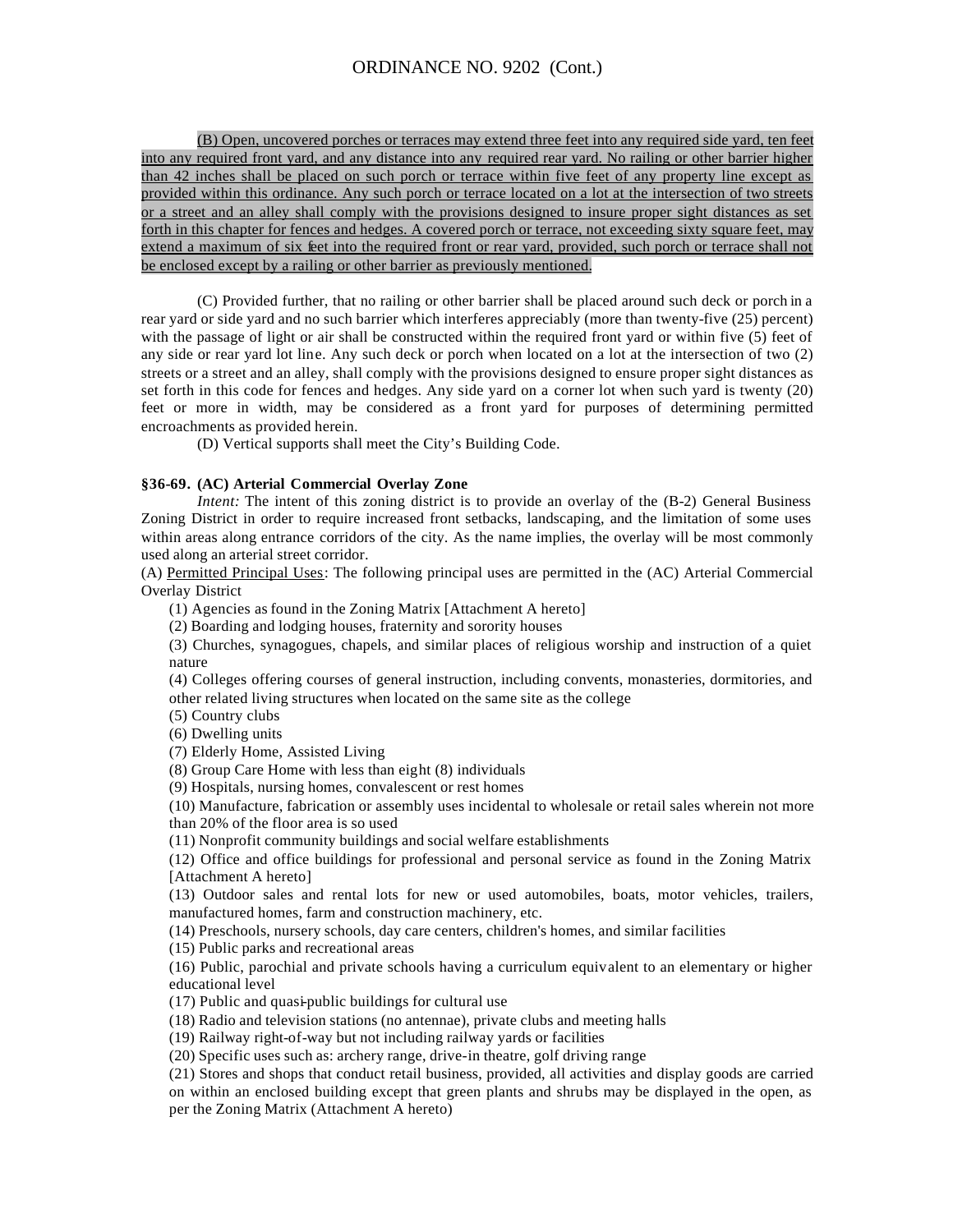(22) Stores and shops for the conduct of wholesale business, including sale of used merchandise.

(23) Truck, bush and tree farming, provided, there is no display or sale at retail of such products on the premises

(24) Utility substations necessary to the functioning of the utility, but not including general business offices, maintenance facilities and other general system facilities, when located according to the yard space rules set forth in this section for dwellings and having a landscaped or masonry barrier on all sides. Buildings shall be of such exterior design as to harmonize with nearby properties

(25) Vocational or trade schools, business colleges, art and music schools and conservatories, and other similar uses

(26) Other uses as indicated in the Zoning Matrix [Attachment A hereto]

(B) Conditional Uses: The following uses are subject to any conditions listed in this chapter and are subject to other conditions relating to the placement of said use on a specific tract of ground in the (AC) Arterial Commercial Overlay District as approved by City Council.

(1) Towers

(2) Campgrounds including those serving recreational vehicles subject to following conditions:

a) Developer shall submit a diagram of the proposed camp ground including a plot plan of the pads, landscaping plan, utility plan and interior street plan with the application for a conditional use permit

b) A minimum of one toilet and one lavatory for each sex shall be provided for the exclusive use of the park occupants. An additional toilet and lavatory for each sex shall be provided for each fifteen (15) sites or fraction thereof.

c) All RV pads shall be provided with a landscape buffer yard or street yard as identified in the landscaping section of this code.

d) Pads shall not be accessible from any public way.

A)

(C) Permitted Accessory Uses:

(1) Buildings and uses accessory to the permitted principal uses

(2) Automotive body repair may be accessory to new or used automotive sales or rental, provided, no outside storage of parts shall be permitted.

(D) Space Limitations:

| <b>Uses</b>                       |                                         |                                       | <b>Minimum Setbacks</b> |                        |                               |                                                |                                      |                                                           |
|-----------------------------------|-----------------------------------------|---------------------------------------|-------------------------|------------------------|-------------------------------|------------------------------------------------|--------------------------------------|-----------------------------------------------------------|
|                                   |                                         | A                                     | B                       | $\mathbf C$            | D                             | E                                              |                                      |                                                           |
|                                   | <b>Minimum</b><br>Parcel<br>Area (feet) | <b>Minimum</b><br>Lot Width<br>(feet) | Front<br>Yard<br>(feet) | Rear<br>Yard<br>(feet) | <b>Side</b><br>Yard<br>(feet) | <b>Street</b><br><b>Side</b><br>Yard<br>(feet) | <b>Maximum</b><br>Ground<br>Coverage | <b>Maximum</b><br><b>Building</b><br><b>Height</b> (feet) |
| <b>Permitted Uses</b>             | 5,000                                   | 50                                    | 20                      | 0 <sup>1</sup>         | 0 <sup>2</sup>                | 10                                             | 80%                                  | 55                                                        |
| <b>Conditional</b><br><b>Uses</b> | 5,000                                   | 50                                    | 20                      | 0 <sup>1</sup>         | 0 <sup>2</sup>                | 10                                             | 80%                                  | 55                                                        |

 $<sup>1</sup>$  No rear yard setback is required if bounded by an alley, otherwise a setback of 10 feet is required.</sup>

 $2$  No side yard setback is required, but if provided, not less than 5 feet, or unless adjacent to a parcel whose zone requires a side yard setback, then 5 feet.

(E) Procedure:

(1) An application for an amendment to the arterial commercial zone on the Official Zoning Map shall follow all procedural requirements as set forth in this Section.

(F) Miscellaneous Provisions:

(1) Supplementary regulations shall be complied with as defined herein.

(2) Only one principal building shall be permitted on any one zoning lot except as otherwise provided herein.